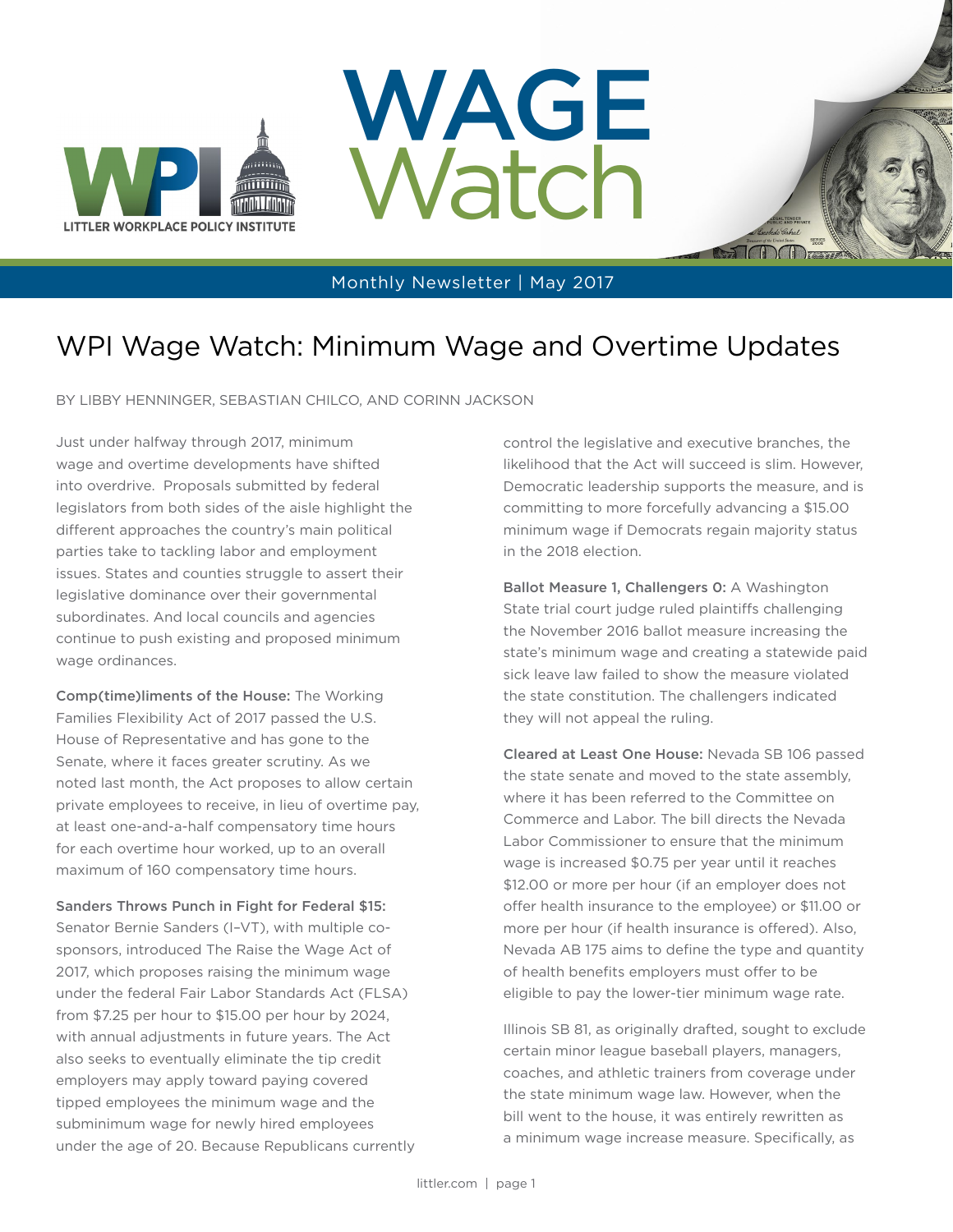# WAGE WATCH

amended and passed by the house, the bill seeks to increase the current \$8.25 minimum wage to the following rates on January 1: \$9.00 (2018); \$10.00 (2019); \$11.25 (2020); \$13.00 (2021); \$15.00 (2022). The bill would allow certain employees younger than 18 years old to be paid a lower rate.

The Newest in New: Wage Watch readers may associate Missouri with bills preempting local laws, but in May at least four new bills were introduced to raise the state minimum wage. HB 167, HB 470, and HB 516 seek to increase the minimum wage from \$7.70 to \$15.00 per hour on January 1, 2018, whereas effective January 1, 2018, HB 652 seeks to create a three-tier minimum wage based on how many hours an employee works: \$9.00 (20 hours or less each week); \$13.50 (20, but less than 40, hours each week); and \$15.00 (40 or more hours each week).

Maine LD 1609, introduced by the governor, seeks to undo changes approved by voters at the November 2016 election and make other changes to the state's minimum wage and overtime provisions. For example, the bill aims to decrease the minimum salary exempt executive employees must be paid from an annual rate that exceeds \$27,000 (i.e., a rate that exceeds 3,000 times the state minimum wage) to \$23,660 (the annual FLSA rate). It also seeks to decrease future minimum wage rates from \$10.50 to \$9.50 on January 1, 2018; from \$11.00 to \$10.00 per hour on January 1, 2019; and from \$12.00 to \$10.50 per hour effective January 1, 2020. The bill would eliminate the annual increases scheduled to occur January 1, 2021 and each subsequent January and replace those rates with an \$11.00 per hour minimum wage. The measure also proposes reverting to the preelection tip credit standard of 50% of the minimum wage, whereas the approved ballot measure eventually phases out the tip credit.

Nevada Senate Joint Resolution 6 is similar to Nevada SB 106 because one component is a \$0.75 per year increase until the minimum wage reaches \$12.00 per hour. However, SJR 6 seeks to effectuate the change via the state constitution rather than a state statute. The measure also

proposes eliminating the ability to waive minimum wage requirements via a collective bargaining agreement and mandates triple damages for violations.

I am a Rock, I am a Virgin Island Minimum Wage Increase: On June 1, 2017, the minimum wage for the U.S. Virgin Islands will increase from \$8.35 to \$9.50 per hour. Tipped tourist service and restaurant employees must be paid a rate not less than 40% of the minimum wage.

New in The Lou: On May 5, 2017, after a prolonged court battle and attempts by the state to preempt local laws, St. Louis, Missouri's minimum wage ordinance took effect. How long the law will remain in effect is an open question because the state legislature has again passed a law to prohibit St. Louis and other Missouri municipalities from enacting minimum wage laws.

A New Sheriff in Town: To enforce its recently created minimum wage ordinance, Flagstaff, Arizona created the Office of Labor Standards. The Office is staffed by an Interim Manager while the city seeks candidates for a permanent position. A website concerning the ordinance has been created that contains, e.g., links to the law, information pamphlets, the required poster, FAQ, and contact information for OLS.

Cook County Opt-Outs: As the July 1, 2017 operative date for Cook County's minimum wage and paid sick leave ordinance approaches, the number of municipalities opting not to be subject to the law continues to increase, with at least 13 villages and/or cities voting against participating. Additionally, the county's largest city – Chicago – is not subject to the law because it has its own law.

Preemption Bill Drowns in Land of 10,000 Lakes While Minimum Wage Proposal Remains Buoyant: Minnesota HF 600, a contentious preemption bill that passed both houses of the Minnesota Legislature and progressed to a conference committee, was a casualty of the state's budget approval process. To approve the budget, legislators agreed to withdraw the bill. However, a few days later the governor vetoed Minnesota SF 3,